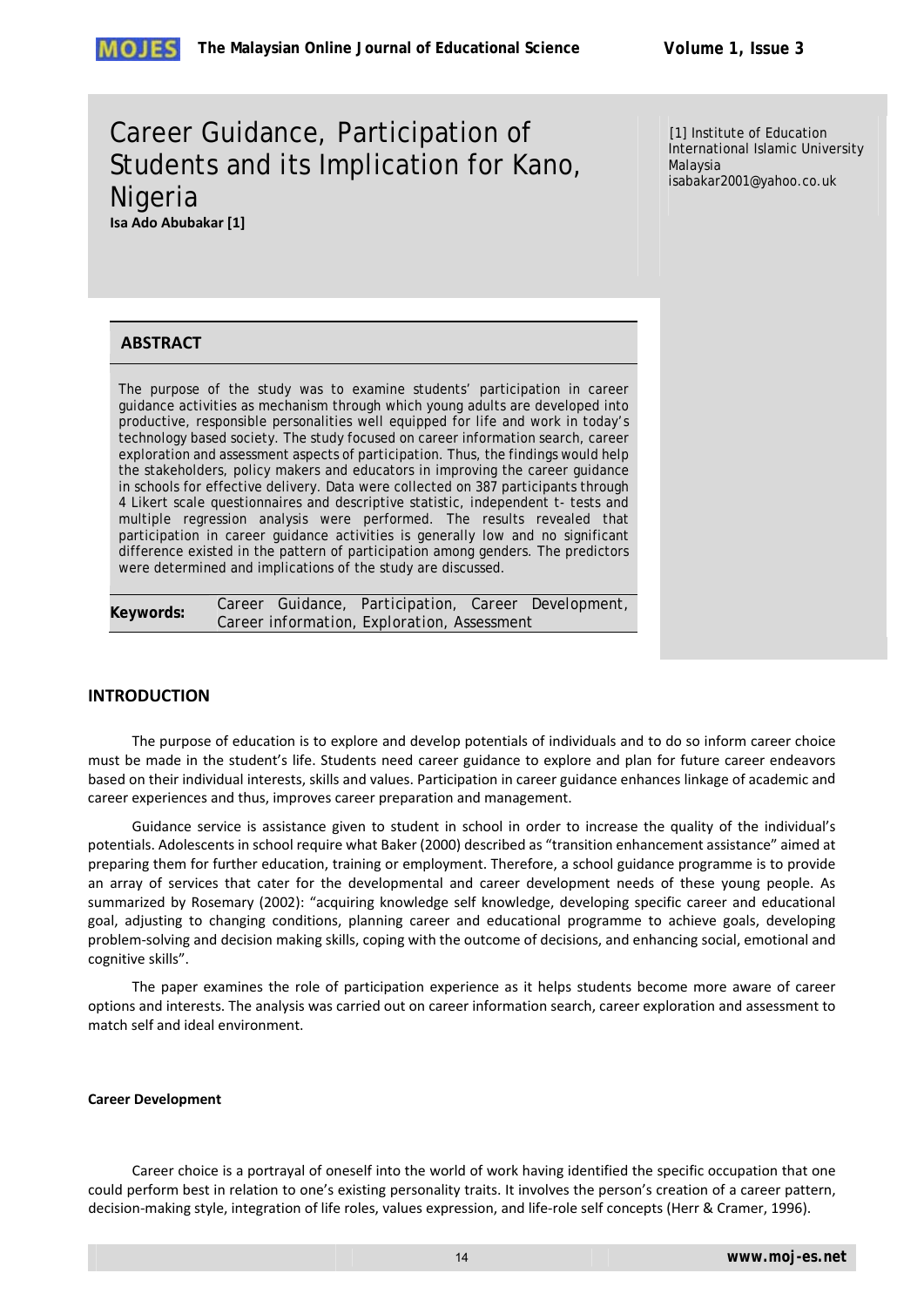Holland's theory maintains that in choosing a career, people search for environments that will let them use their skills and abilities, and express their attitudes and values. Behaviour is determined by an interaction between personality and environment. This approach suggests that people are attracted to a given career that has similar qualities to their peculiar personalities and other background variables (Holland, 1992). Holland's perspective accentuates the accuracy of self‐knowledge and career information as necessary prerequisites for career decision making. The individual's interest paves way to the understanding of how individuals differ in personality, interest, and behaviors (Spokane, 1996). Interests are multifarious in nature and express our personality, style, preferences, values and self-efficacy. Hence, people perform better when these variables are consistent with that of the chosen working environment.

#### **Students and Career Guidance Participation**

Participation in career guidance activities in school provides students with necessary awareness, knowledge and skills required in the world of work. It is a strategy for providing occupational orientation to students to become aware of what is contained and required in the career of one's choice that match interest and abilities. Occupational orientation is viewed as an important aspect of the career development process; adolescents must identify their interests and abilities, balance them with labour market opportunities and gradually develop an occupational preference (Super, Savickas, & Super 1996). The importance of providing "transition enhancement" assistance has been emphasized in the further education, training or employment of students (Baker 2000). Career guidance participation will help students acquire the knowledge, skills and awareness necessary for effective career development (Herr, Cramer, & Niles, 2004)

The relevance of vocational guidance and counselling programmes in satisfying the vocational needs of the students by helping them to explore the range and structure of occupation in the local, state and national levels cannot be underestimated (Manuel & Asuquo, 2009). Students are involved in career guidance for better self-understanding (Hiebert, Collins, & Robinson 2001). The inclusion of students' responses is a result of recognition that adolescents may be the best source for identifying their own needs and that including the student's perception could increase the accuracy of the assessment results.

#### **Career Information**

Success is more likely when individuals make decisions about what they are to learn in a well‐informed manner; link what they learned to their interests, capacities, aspirations, and are then informed about the existing opportunities to which the learning can guide. Holland's theory emphasises the accuracy of self-knowledge and career information necessary for career decision making (Zunker, 1994).

Good quality career information is a crucial factor for first-rate career decision making. Career information should include relevant information about education and training opportunities, occupations and their characteristics; labour market supply and demand. Similarly, career information should contain occupational implications of educational decisions, and on the learning pathways that lead to particular occupational destinations. Career information is necessary, but not sufficient for good-quality career decision making unless students have access to the information they need, understand the information, relate it to their personal needs and situation, and then convert it into personal action, with help of professional counselors and participation in career guidance related activities provided in schools.

#### **Exploration**

Career exploration has been recognized by the Parson (1908) and Holland (1992) theories in order to match individual qualities and that of the workplace environment. Participation in career guidance enables students to achieve social modeling which Bandura (1995) described as the second domain through which individuals develop self efficacy. Various studies have been conducted in many countries to examine the level of participation in career exploration as an integral part of the career development process.

Rashid et al. (2009) have examined career development invention in high school in Terengganu, Malaysia and found out that there is adequate participation in the career guidance activities provided. Song and Werbel (2007) have examined the role of social networks in the process of career exploration in a longitudinal study among US and Chinese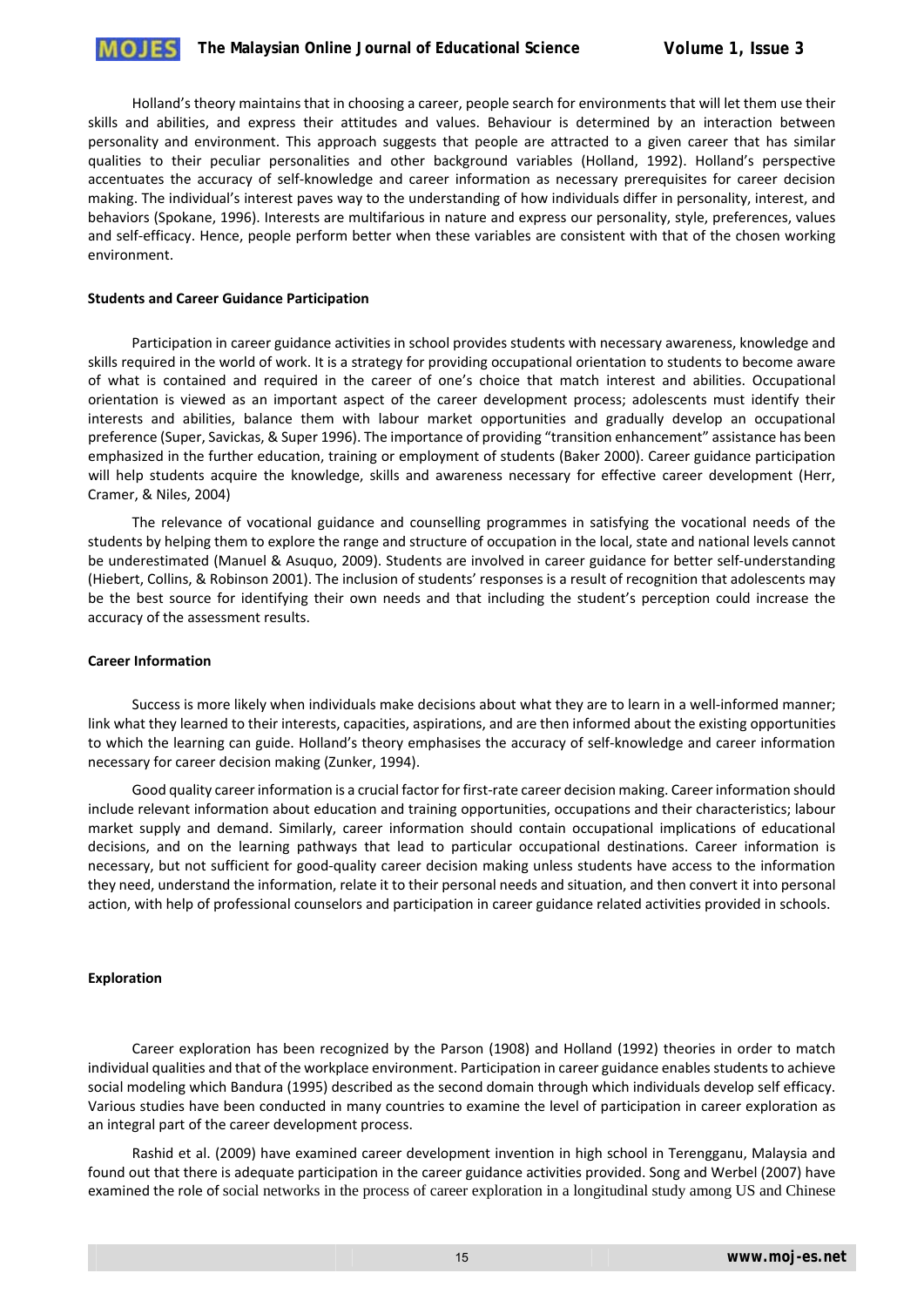

graduating students. The findings indicate that social networks in job search have greater effects on job search intensity in the USA sample than in the Chinese due to moderation effects.

### **Assessment**

Assessment is a tool of the trait‐and‐factor approach that began with the three‐step career choice process by Frank Parsons (1908). Various assessment tools have been used to assess students aimed at helping them to make better career choice.

The research inventory focused on students' participation in manual and computer assessment in the process of career choice and decision.

#### **METHOD**

#### **Participants**

Participants were 387 secondary school students (186 boys, 201 girls) from three education zones in Kano metropolis. The sample was good enough to represent secondary school students in the state and they cut across all the levels of senior secondary education (SS1‐3) with mean age of 17.73 years and *SD* 1.75. The participants were selected based on convenience sampling from 21 randomly selected schools.

#### **Instrument**

A self developed career participation inventory was used to measure students' participation in three areas of career development activities that include career information search, career exploration and assessment. These career participation subscales were selected to measure the degree to which students participate in searching for career information, exploration of the careers and match self personality and that of occupational environment through assessment. The questionnaire contained 15 items with internal consistency of .65. The inventory uses a 4‐point Likert type scale (1 = never, 2 = rarely, 3 = sometimes, and 4 = always).

#### **Procedure and Data Analysis**

All the respondents completed the inventory that has personally been administered in group session in each of the schools. Instructions were clear enough and standard testing procedure was observed. The data collected were then analyzed using descriptive statistics to examine the difference in career participation subscales. A regression analysis was later applied to examine the predictability of gender, level of study, goal selection and exploration on career participation.

### **RESULTS**

### **Descriptive Statistics**

|                    | Table 1 Descriptive statistics for Career Participation Subscales |       |      |  |  |  |  |
|--------------------|-------------------------------------------------------------------|-------|------|--|--|--|--|
| <b>Subscale</b>    | N                                                                 | Mean  | SD   |  |  |  |  |
| Career information | 387                                                               | 10.47 | 2.89 |  |  |  |  |
| Exploration        | 387                                                               | 9.24  | 3.01 |  |  |  |  |
| Assessment         | 387                                                               | 10.80 | 3.54 |  |  |  |  |

The means and standard deviation of the students' participation in the career activities is presented in Table 1. The result depicts that career information seeking (*M* = 10.47; *SD* = 2.89) and participation in assessment exercise (*M* = 10.80;  $SD = 3.54$ ) have high means score over career exploration ( $M = 9.24$ ;  $SD = 3.01$ ) indicating that students' participation in career information search and assessment is high while participation of students in career exploration is low among students.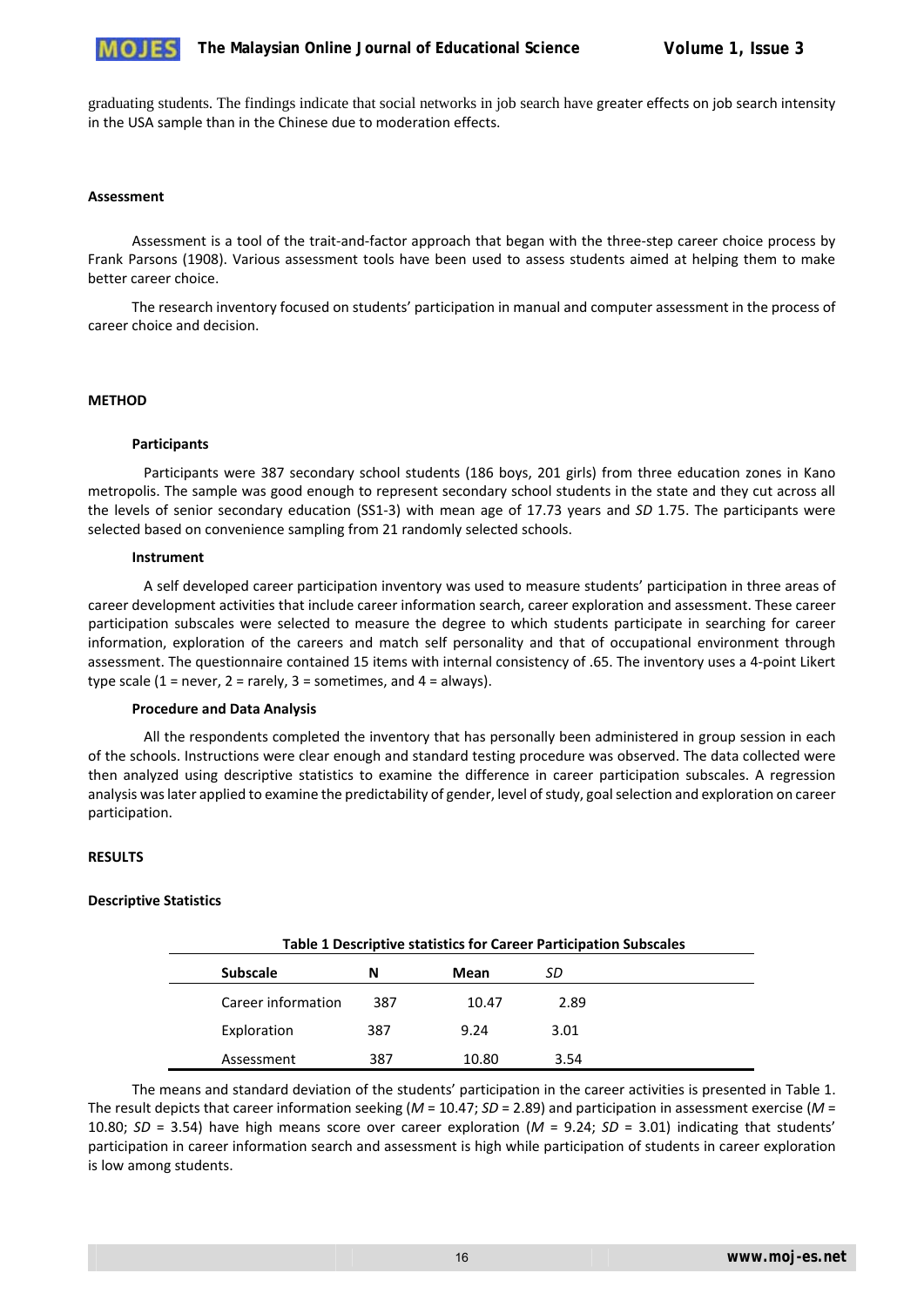

| <b>Subscale</b> | Gender | N   | <b>Mean</b> | SD   | t    | p    |
|-----------------|--------|-----|-------------|------|------|------|
| Career          | Male   | 186 | 10.06       | 2.95 |      | .547 |
| Information     |        |     |             |      | 2.68 |      |
|                 | Female | 201 | 10.85       | 2.79 |      |      |
| Exploration     | Male   | 186 | 9.03        | 2.91 |      | .252 |
|                 |        |     |             |      | 1.32 |      |
|                 | Female | 201 | 9.43        | 3.09 |      |      |
| Assessment      | Male   | 186 | 10.52       | 4.07 |      | .861 |
|                 |        |     |             |      | 1.49 |      |
|                 | Female | 201 | 11.06       | 2.96 |      |      |

**Table 2 Mean, Standard Deviation,** *t***-Values for Gender Participation in Career Guidance Activities' Subscale** 

N = 387, \**p < .005*

The independent *t*-test in Table 2 shows participation in career guidance activities among genders. No significant difference was found (*t* (385) =‐2.68, *p* > .05), (*t* (385) =‐.32, *p* >.05) and (*t* (385) = ‐1.49, *p* >.05) indicating that the level of participation in career guidance in terms of career information search, exploration and assessment is the same among different genders.

#### **Regression Analysis for students' participation**

Regression analysis was conducted to investigate the contribution of gender, level of study, goal selection and exploration in predicting career participation among students.

In the regression model predicting students' participation in career guidance activities, career exploration and goal selection accounted for 57.9% of the variance explained indicating that career exploration and goal selection are the significant predictors of participation in career guidance activities among students; this also indicates that desire to explore career information based on set goals influence students to participate. This shows that much needs to be done to make career guidance activities more attractive to improve the participation level among students.

| Table 2 Summary of Multiple Regression Analysis predicting Students' participation in career guidance |  |  |  |  |  |
|-------------------------------------------------------------------------------------------------------|--|--|--|--|--|
|                                                                                                       |  |  |  |  |  |

| <b>Variable</b>   | В     | <b>Beta</b> |       | $R^2$ |         |
|-------------------|-------|-------------|-------|-------|---------|
| Exploration       | 1.715 | .718        | 20.66 | .579  | 131.593 |
| Goal<br>selection | .387  | .146        | 4.258 |       |         |

Measured by Career Participation inventory; Durbin Watson =1.48, R=.761, Tolerance 9.11 & .937, ; VIF 1.09  $&.06 * p < .005$ 

### **DI**s**CUSSION**

The findings have contributed to the literature involving career guidance activities among secondary school students particularly from developing countries such as Nigeria. It is clear that the pattern of participation among genders remains the same which is consistent with Rashid et al. (2009). Students' exploration on career opportunities is very much consistent with one of the Donald Super's stages of developmental tasks that characterized the stage as 'Trying out' through classes, work experience, hobbies, tentative choice and related skill development.

Vocationally, the explorative tendency exhibit within the age of 14-25 years is regarded by Super (1990) as a period of developing and planning a tentative vocational goal, and solidifying goals for training and employment.

The implications of poor participation in career guidance activities could have both short and long run effects on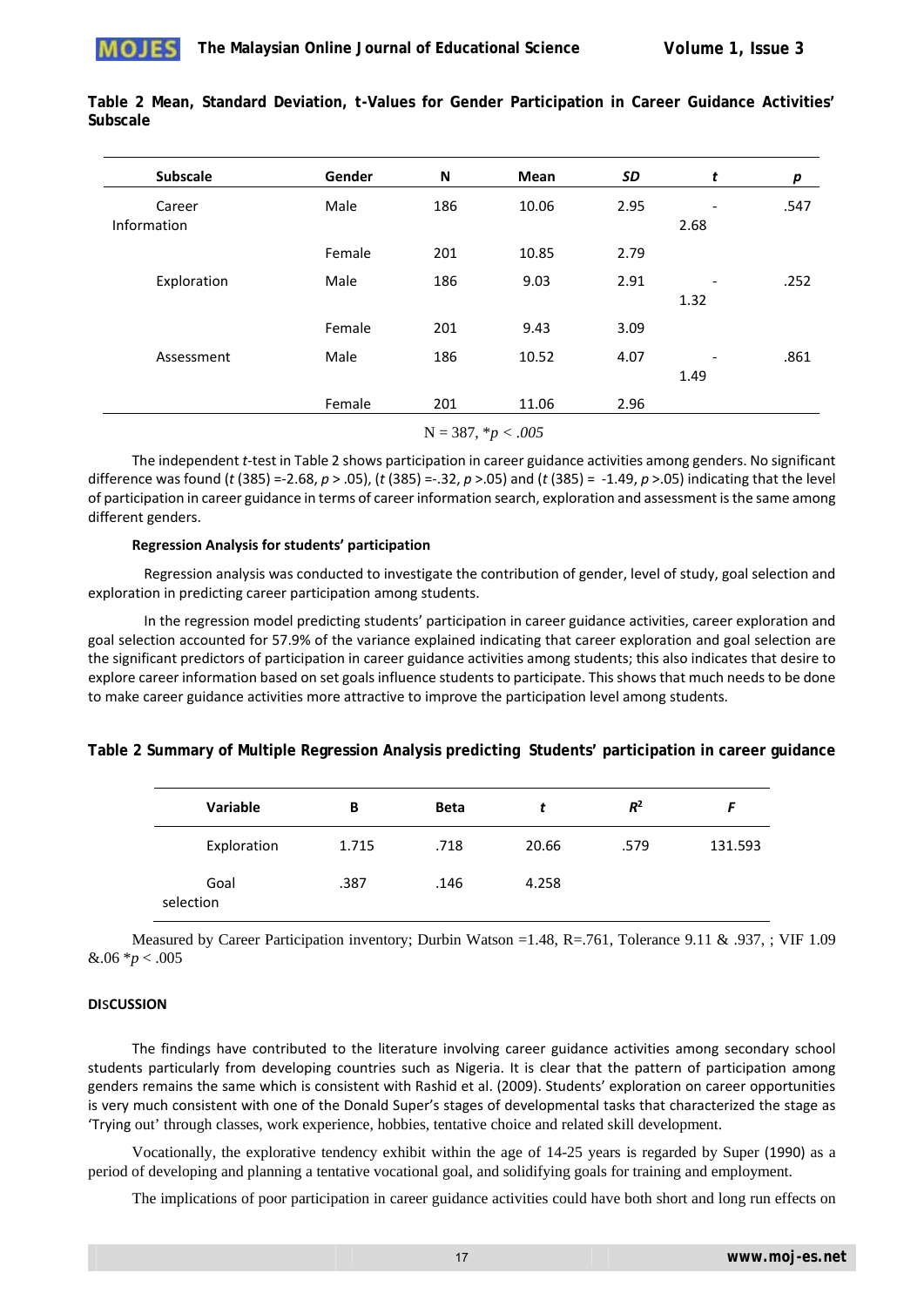the students' career decision on one hand and on the quality of labor to be produced through the process on the other. In the short run, low participation in career guidance prevents students from making considered career decisions based on personality variables such as skills, values and aptitude and so forth, hence resulting in competency mismatch.

Low participation in school career guidance activities particularly in the assessment aspect indicates the level of inadequate preparedness of students and their incapability to match personality with occupational environment thereby utilizing potentials maximally to attain higher productivity. The 21st century demands for competency and productivity which are obtainable when informed career decision is made through assessment, career information search and exploration.

 Career guidance in schools remains the only vehicle that can connect students with right opportunities based on personal assets thereby exploring and putting potentials into judicious use in today's competitive environment.

The implication for the state being under the federal system of government is that it cannot supply adequate labor for federal service as well as to other organizations due to the high demand for competencies and skills in such jobs; hence the state will remain incapable of filling its quota especially at federal government level and its agencies. Similarly, in terms of pursuing higher education, there will be uneven distribution of students across careers, thereby creating unnecessary congestion in some areas and educational institutions. Careers that relate to sciences, mathematics and engineering will continue to have scanty number of students which will not help the state in its efforts towards utilizing its teeming population optimally as well as in fulfilling all its quota in federal government, its agencies and other organizations while careers involving human sciences and languages will continue to absorb large quantity of students beyond the existing capacities, which obviously leads to unemployment problems.

In addition, poor participation in career guidance activities leads to under utilization of potentials and existing opportunities. Reardon, Lenz, Sampson, and Peterson (2000) maintain that "the basic nature of working is changing. Gone are those days when one began his or her life at a company or organisation and remained there as a loyal employee until retirement". The trend of participation depicts that students underutilize the opportunity to identify their skills, values and aptitude adequately; nor do they explore the existing careers relevant to respective personalities, which are fundamental for survival in the 21st century. Identification of skills and their application will certainly reduce heavy dependence on government and promotes economic self reliance among the youth.

However, going by the Social Cognitive Career Theory (SCCT), participation in career guidance is likely to reduce the degree to which perceived career barriers affect career development as it limits translation of interests into goals and goals into actions (Brown & Lent, 1996).

### **CONCLUSION**

The level of students' participation in career guidance activities indicates that counselors need to improve the mechanism for providing career guidance in schools to encourage student participation. Teachers, school administrators and policy makers as stakeholders need to improve what is expected towards making school guidance programs successful for the benefit of students, society and the country at large. However, the findings portray that collaboration among the stakeholders needs to be improved. Stakeholders must join hands to improve the service collectively so as to assist students to make use of their potentials accordingly.

#### **REFERENCES**

Baker, S. (2000). *School counseling for the 21st century* (3rd ed.). Upper Saddle River, NJ: Prentice Hall.

Bandura, A. (1995). *Self-efficacy in changing societies.* Cambridge University Press

Brown, S. D., & Lent, R. W. (1996). A social cognitive framework for career choice counseling. *The Career Development Quarterly, 44,* 354-366

Herr, E. L., & Cramer, S. H. (1996). *Career guidance and counseling through the lifespan: Systematic approaches.* New York, NY: HarperCollins.